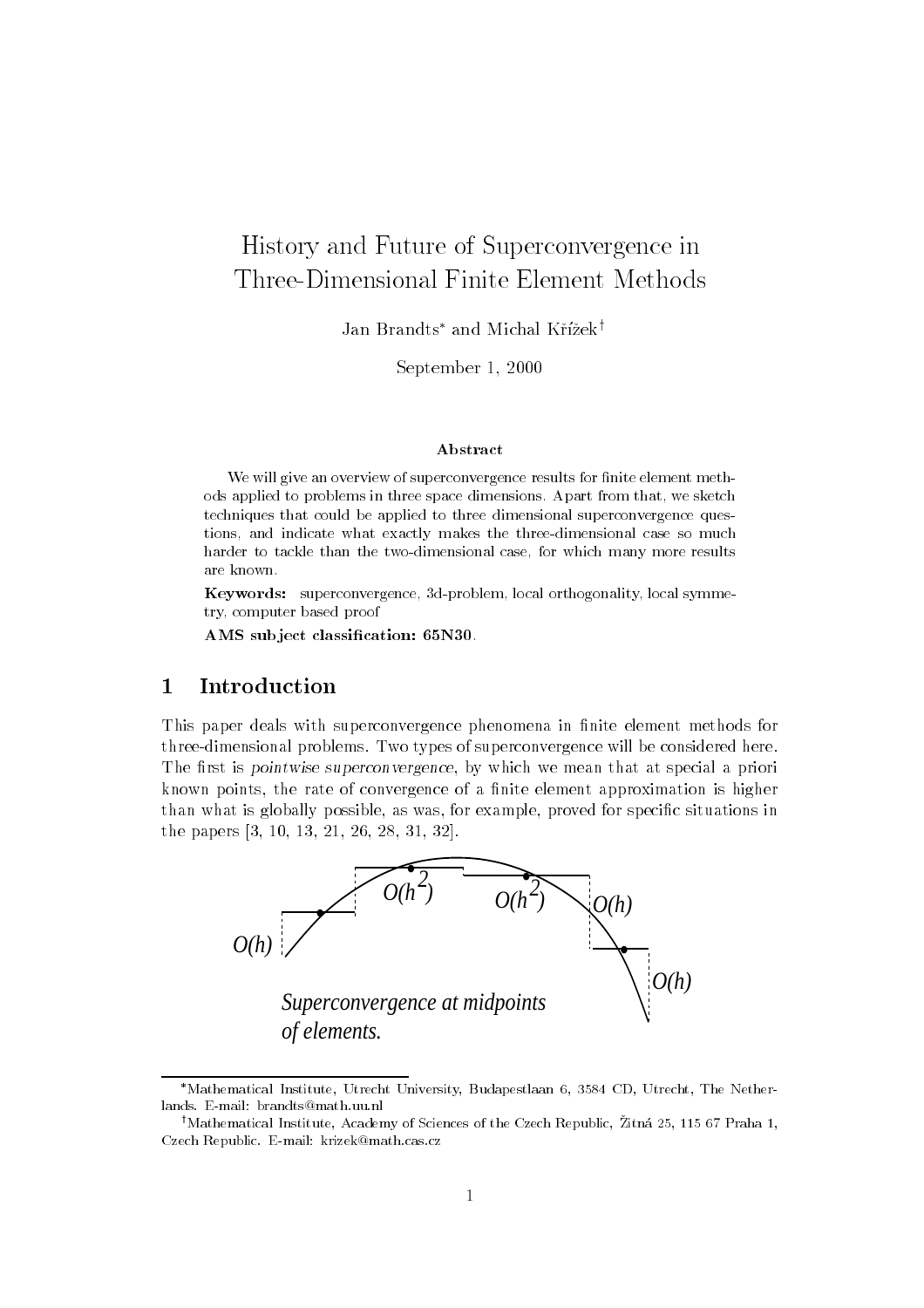The second type of superconvergence we will refer to as *interpolantwise*. By this, we mean that the finite element method is a higher order perturbation of a local interpolation or projection scheme. Papers dealing with interpolantwise superconvergence are, for example, [1, 2, 4, 5, 8, 9, 12, 15, 16, 17, 19, 20, 23, 29].



*Interpolantwise superconvergence of the gradient.*

Both types of superconvergence can be exploited to post-process the approximate solution, for example with the aim to obtain an a posteriori error estimate of the error in the original approximation. In the case of pointwise superconvergence this can be done by interpolation at the superconvergence points with higher degree (piecewise-) polynomials, and in the case of interpolantwise superconvergence by using a post-processing mechanism of which it is known that it works successfully for the interpolant to which the finite element solution is close.

### Example I

Consider the two-point boundary value problem  $-u'' = f$  on the unit interval with homogeneous Dirichlet boundary conditions. Its finite element formulation using the space  $V<sub>h</sub>$  of continuous piecewise linear functions relative to some partitioning of  $[0,1]$  is to find  $u_h \in V_h$  such that for all  $v_h \in V_h$  we have  $(u'_h, v'_h) = (f, v_h)$ . It is a well-known fact that  $u_h$  equals u at the partitioning points of the domain.

This is an extreme example of pointwise superconvergence at the nodal points, but at the same time it serves as an example of interpolantwise superconvergence:  $u_h$  is locally equal to the linear Lagrange interpolant of u.

### Example II

A second, more sophisticated example is given by the Poisson problem  $-\Delta u = f$  on some domain  $\Omega \subset I\!\!R^+$ , discretized by a Kaviart-Thomas [25] mixed finite element  $\blacksquare$ method, either of lowest order  $k = 0$  or one but lowest order  $k = 1$ , using a so-called three-line mesh. It was proved in [4, 5] that the mixed approximation  $\mathbf{p}_h$  to the gradient  $p = grad u$  is interpolantwise superconvergent with respect to the local socalled Fortin interpolant of p. Post-processing mechanisms were developed that are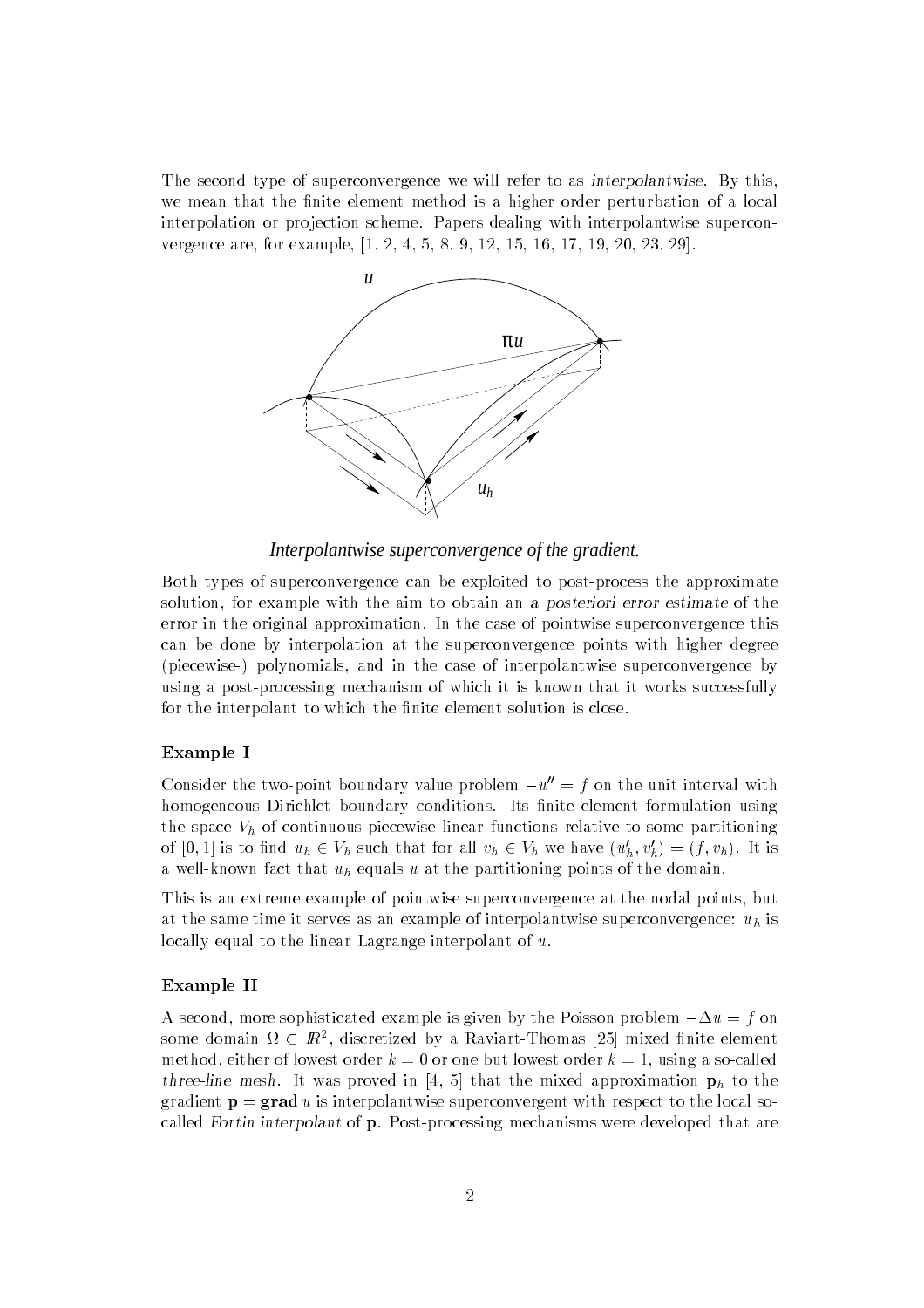successful for the Fortin interpolant and, as a consequence of the superconvergence, also for improving the approximation quality of  $\mathbf{p}_h$ .

### 1.1 Superconvergence for three-dimensional elements

Superconvergence results for three-dimensional problems are relatively scarce. We give references to the most important ones below.

#### 1.1.1Standard elements for elliptic problems

The first results in three space dimensions go back to 1978 when Zlamal [30] considered pointwise superconvergence for a 20-degrees-of-freedom isoparametric quadratic elements of Serendipity type for an elliptic problem. Then, in 1980, Chen considered the linear tetrahedral element and proved interpolantwise superconvergence for the gradient in [6]. In the second half of the eighties, the same result was also obtained by Kantchev and Lazarov [18], who were at that time not aware of the developments in China. Pehlivanov [24] already in 1989 reflects on the quadratic tetrahedral case, but unfortunately without any (reference to a) proof. As far as we know, there is still no proof available in the literature. In 1994, Goodsell derived, for a recovered gradient, pointwise superconvergence results for linear tetrahedral elements in [14].

To conclude, we mention the recent (1996) superconvergence approach in [26]. It is very general in nature and yields pointwise superconvergence at symmetry points of the meshes.



# *Locally pointsymmetric mesh.*

However, this approach yields superconvergence for the gradient only for odd degrees of polynomial approximation, and for function values only for even degrees of polynomial approximation.

#### 1.1.2Mixed finite elements

In the mixed finite element setting, superconvergence results were obtained by Monk [22] in 1993 for the discretization of the Maxwell-equations using Nedelec elements of lowest order on hexahedral meshes. For tetrahedral Raviart-Thomas elements of lowest order, Dupont and Keenan [11] witnessed superconvergence of the gradient approximation experimentally in 1998, but no proof is given. Superconvergence for the scalar variable in the mixed setting is basically independent of the dimension - and is therefore also present in three space dimensions. See [9] for a proof of superconvergence in the two-dimensional case.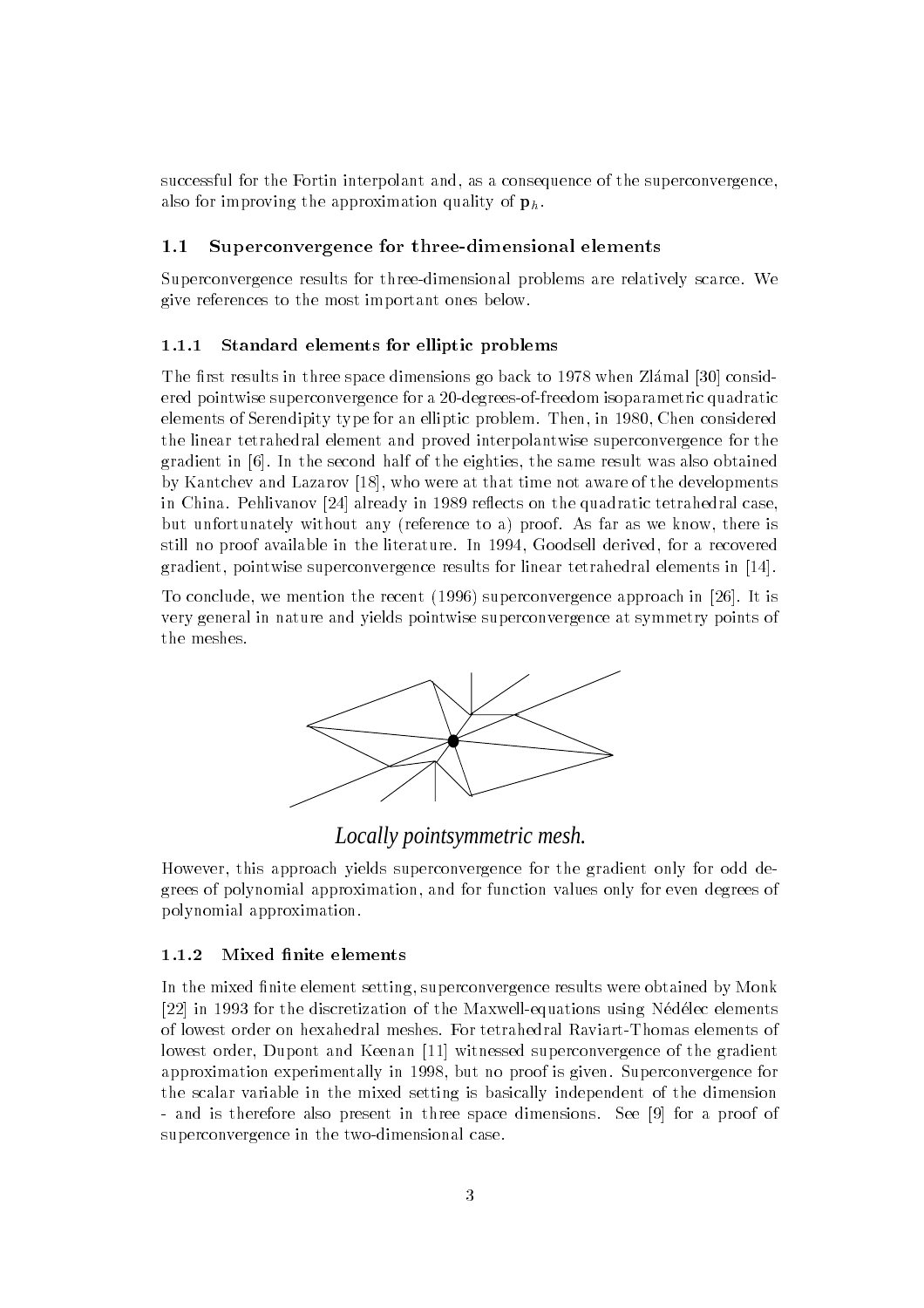#### 2Superconvergence techniques in 3D

Here we present an overview of the three most promising and up to date techniques to tackle superconvergence and in particular their potential in the three-dimensional setting. All three methods originate from the second half of the nineties.

#### 2.1 Element Orthogonality Analysis

The Element Orthogonality Analysis (EOA) is a product of the Chinese school, i.e. Chen and Zhu et. al., see Chen [7] for an up-to-date treatment. The basic idea behind the EOA is as follows. Instead of the classical approach, in which an interpolant is taken and its difference to the finite element solution studied, it *locally* constructs an interpolant such that it is close to the finite element solution. For this, the local degrees of freedom are divided into two groups. The first group is used to ensure the required global regularity. The remaining degrees of freedom are used to force local orthogonality as much as possible. This local orthogonality is then used to prove bounds of the following type,

$$
|u_h - \pi u|^2_1 = (\text{grad } (u - \pi u), \text{grad } (u_h - \pi u)) \le Ch|u - \pi u|_1|u_h - \pi u|_1, \quad (1)
$$

which obviously results in interpolantwise superconvergence,

$$
|u_h - \pi u|_1 \le Ch|u - \pi u|_1. \tag{2}
$$

Here,  $\pi u$  is the constructed interpolant, the equality in (1) is Galerkin orthogonality (for the Poisson equation) and the inequality is a strengthened Cauchy-Schwartz inequality, that hopefully follows from the local orthogonality properties of  $\pi u$ . And indeed, in for the three-line mesh in two space dimensions, this is the case.

Remark 2.1 In Chen [7], pointwise superconvergence is derived from this interpolantwise superconvergence; in case the degree <sup>m</sup> of polynomial approximation is even, the function values are superconvergent, and in case  $m$  is odd, the superconvergence is for averaged gradient values.

The EOA has great potential to tackle three-dimensional superconvergence, simply by following the same procedure in 3D, although this will be technically more complicated. However, as we will in Section 3, local orthogonality properties of interpolants seem to disappear gradually as the dimension of the domain increases.

### 2.2 Locally pointsymmetric meshes

The approach of Schatz, Sloan and Wahlbin [26] based on locally pointsymmetric meshes is fully applicable to problems in three space dimensions. We will illustrate the main ingredients of this approach with their one-dimensional counterparts.

**Observation 2.2** Let  $p \in [1,\infty]$  and  $B_d := [-a,a]$ . Then, if  $v \in W_{\infty}(B_d)$  is odd,

$$
|v|_{L_p(B_d)} \le d |v|_{W^1_{\infty}(B_d)}.
$$
\n(3)

This simple fact follows immediately from Taylor expansion.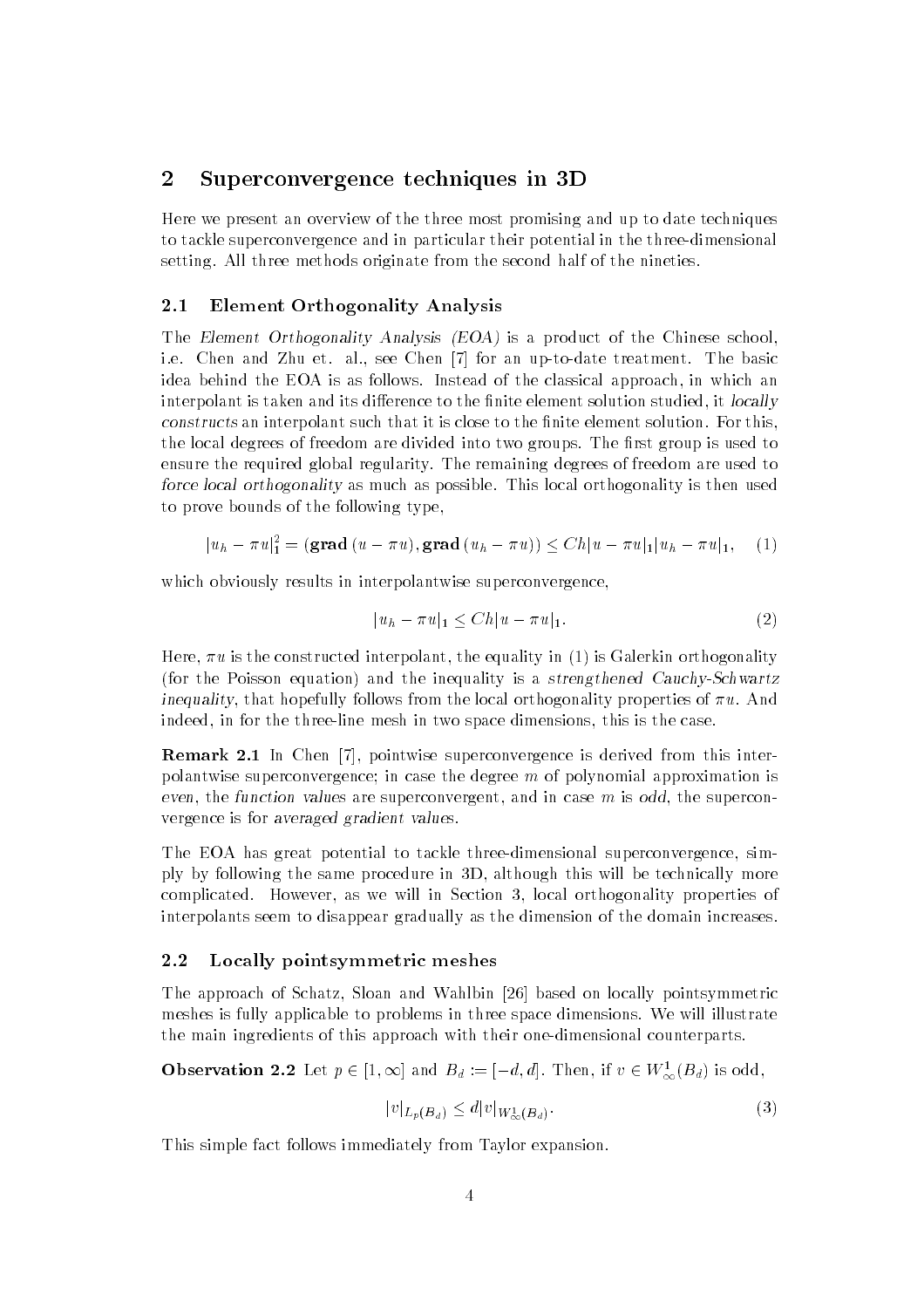**Observation 2.3** Let  $e$  be a function on  $D_d$ . Define

$$
e_{\rm av}(0) := \lim_{x \to 0} w(x), \quad \text{where} \quad w(x) := \frac{1}{2} \left( e(x) + e(-x) \right). \tag{4}
$$

Then for all  $\varepsilon > 0$ ,

$$
e_{\mathbf{av}}(0) \le \|w\|_{\infty, [-\varepsilon, \varepsilon]}.\tag{5}
$$

This last observation states that a function value (or its averaged value in case the function is discontinuous), can be bounded by considering only the even part of this function around the point of interest.

We will now loosely outline the analysis of superconvergence in four steps. The third step, the most sophisticated one, involves local supremum norm estimates coming from [27], which, in fact, have nothing to do with superconvergence at all. The other steps make clever use of the symmetry of the mesh in order to profit from the two observations above.

Step I. The local symmetry of the mesh at a point <sup>M</sup> yields, that the odd part  $e_{\text{odd}}$  around M of the error  $e := u - u_h$  of a finite element approximation, can often be proved to locally satisfy Galerkin orthogonality, i.e., Galerkin orthogonality with respect to the local subset of basis functions living on the pointsymmetric part of the mesh only.

 $S$  is the mean interested in the (if necessary, averaged) derivative of  $c$  at  $M$  , we see can, as seen in Observation 2.3, consider its even part around M. This even part of the derivative of e equals the derivative of  $e_{\text{odd}}$ .

 $S$ tep III. The estimates in [27] for functions (such as  $\epsilon_{\text{odd}}$ ) satisfying local Galerkin orthogonality provide a local supremum norm estimate for this derivative of  $e_{odd}$  in terms of a negative norm of <sup>e</sup> plus a local approximation problem for the odd part of u. The negative norm can often be controlled without too restrictive assumptions.

Step IV. If the proper degree of polynomial approximation is used, the local approximation problem yields an  $L_p$  norm of the k-th derivative of the odd part of u. Normally (i.e., for general u), this is the endpoint of the bounding process, but when  $k$  is even and having the odd part of  $u$ , we can apply Observation 2.2 and gain a superconvergent factor of order h. Depending on the bound of the global norm in Step III, this leads to superconvergence at M.

**Remark 2.4** Similarly, one can start on with e instead of its derivative, in order to look for superconvergence for function values. Using the proper degree of polynomial approximation it is possible to end up with a norm of an odd function again - and gain a superconvergent factor of  $h$ , which might or might not survive the influences of the negative norm of e. See [26] for details.

### 2.3 Computer-based methods

Another recent method to tackle superconvergence was introduced by Babuska et. al. in [3]. In their approach, the use of the computer to find a priori superconvergence points in the mesh is central. Nevertheless, the basis of their approach is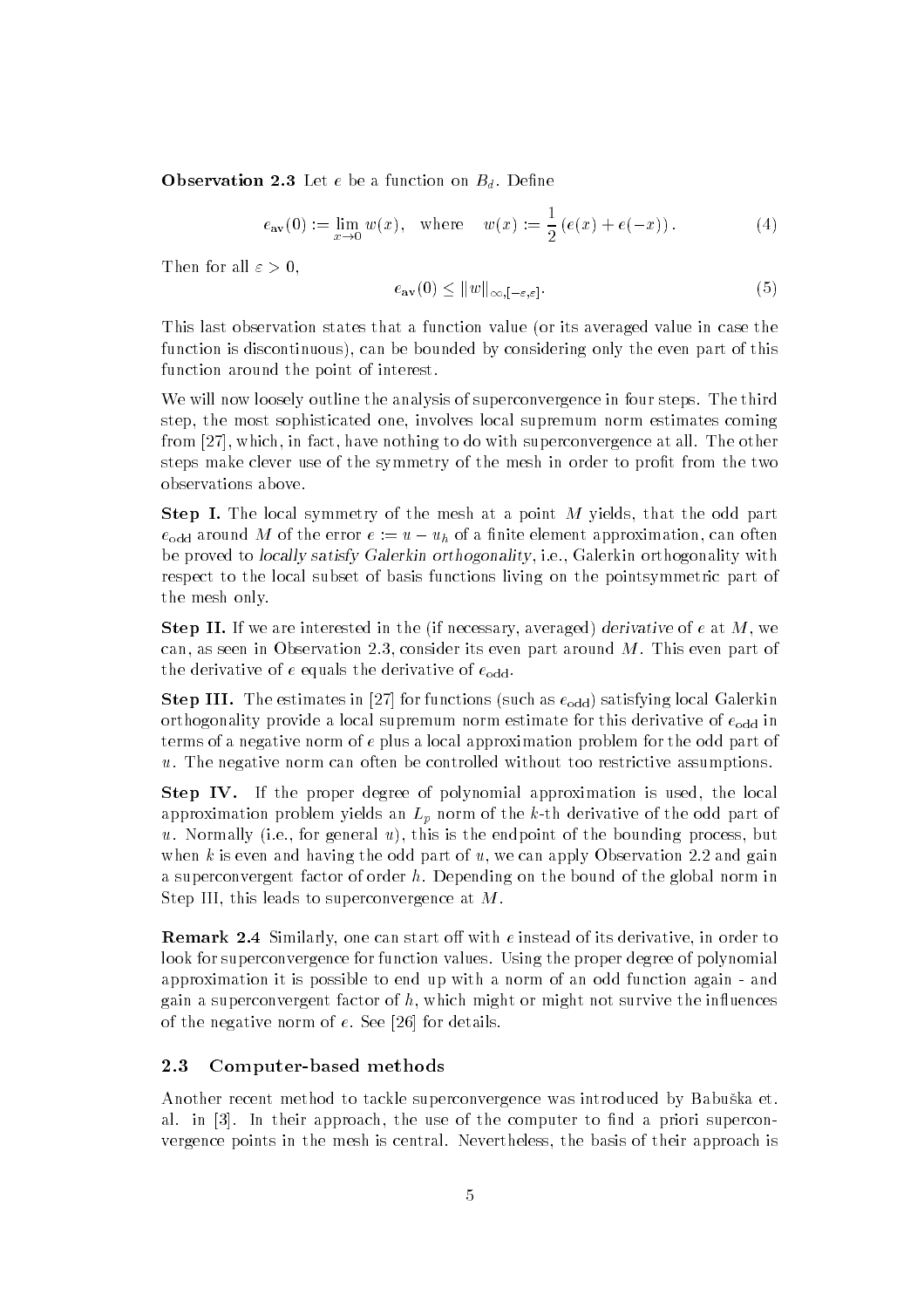mathematical in nature and the computer is only needed to compute the location of the superconvergence points, since this cannot be done analytically.

The approach, as in [3], is worked out in two space dimensions and covers (locally) periodic triangular meshes such as the three-line mesh, the chevron, Union-Jack, and criss-cross meshes. The Poisson and Laplace problem are considered. The results do not restrict to lower order polynomial approximation, since it actually includes results up to degree seven piecewise polynomial approximation. Another special feature is that it is claimed that all superconvergence points for the derivatives can be found in this way.

Remark 2.5 Since the superconvergence points are proved to be intersections of certain zero-curves of polynomials in two variables, the computer is used to compute them. This is the only computational aspect in the approach.

The approach seems to allow a generalization to three space dimensions, even though the technical details will be much harder. Also, it is to be expected that when superconvergence points again coincide with intersections of polynomial zero-surfaces, their number will drastically decrease. Other reasons why superconvergence in three dimensions will probably be found less often than in two space dimensions we will give in the following section.

#### 3Typical difficulties in three dimensions

We will now indicate some convincing reasons why superconvergence in three space dimensions will be much more a rarity than in two dimensions. We start with one that has direct consequences in the EOA approach.

## 3.1 Loss of orthogonality

Consider as an example the quadratic finite elements on intervals, triangles, and tetrahedra. We will define, independent of the dimension of the domain, a local interpolation scheme  $Q_h$  that maps onto the space  $V_h^-$  of continuous piecewise quadratic functions. By  $\mathcal{P}_k(\cdot)$  we denote the space of polynomials of degree k on the domain between the brackets.

**Definition 3.1** (Theer polation  $Q_h$ ) For v smooth enough, its interpolant  $Q_h v \in$  $V_h$  is such that  $Q_h v(N) = v(N)$  for all vertices N, and such that for all edges e in the partitioning,

$$
\int_{e} Q_h v(s) ds = \int_{e} v(s) ds.
$$
\n(6)

If we consider the orthogonality properties of the first derivative( $s$ ) of this interpolant, we find the following. In one space-dimension, it is easy to see, using integration by parts, that on each sub-interval  $e$  we have

$$
\forall q \in \mathcal{P}_1(e), \quad \int_e \frac{\partial}{\partial x} \left( v(s) - Q_h v(s) \right) q(s) ds = 0. \tag{7}
$$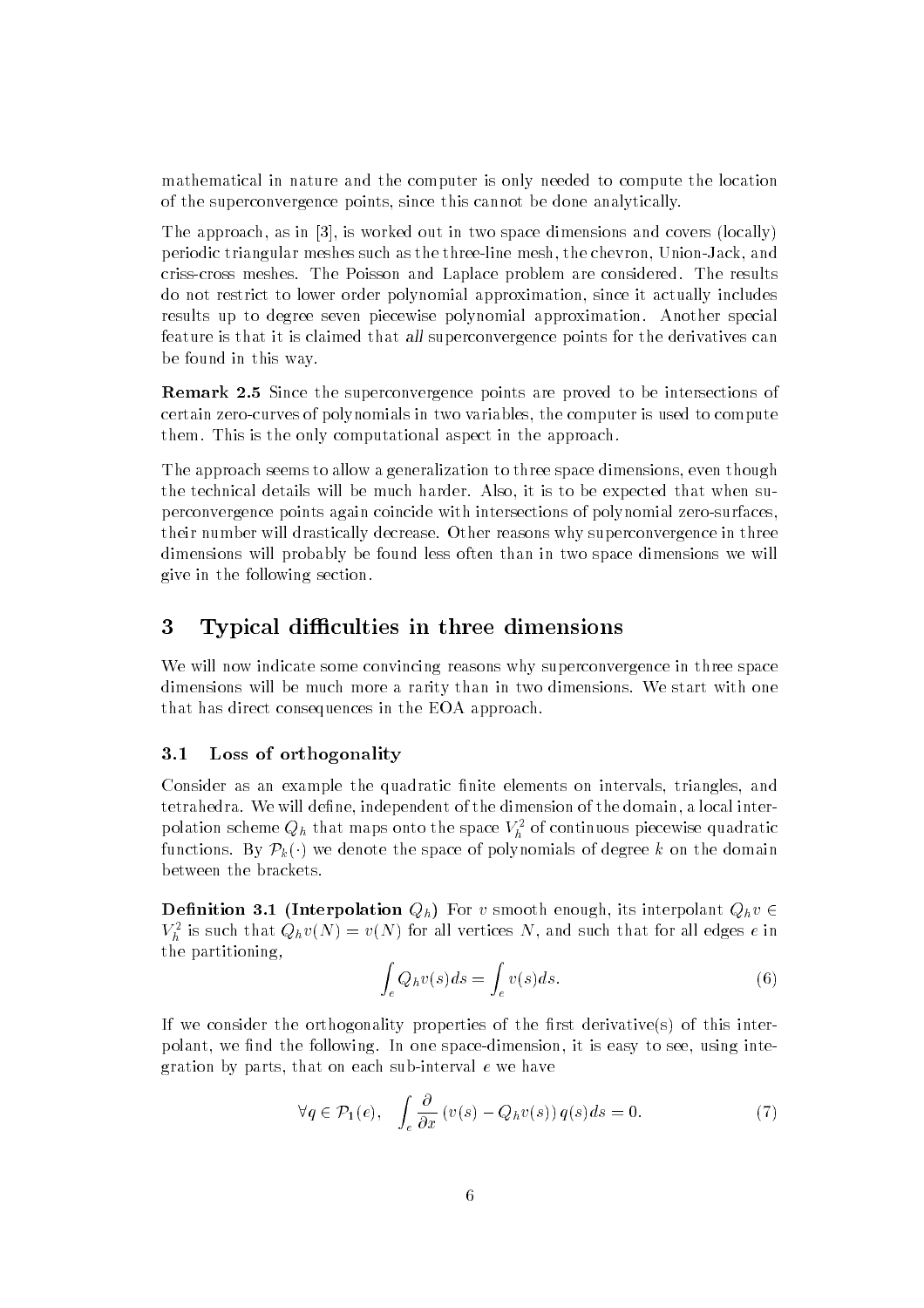As a matter of fact, this property implies that if  $v \in H_0^-,$ 

$$
\forall w_h \in V_h^2, \quad (\frac{\partial}{\partial x}v - \frac{\partial}{\partial x}Q_h(v), \frac{\partial}{\partial x}w_h) = 0,\tag{8}
$$

so  $Q_h v$  equals the quadratic finite element approximation of  $-v_{\parallel}=f$  with homogeneous Dirichlet boundary conditions. Or, in other words,  $Q_h$  equals the elliptic projection on  $\overline{v}_h$  .

In two space-dimensions, this is not the case. Let  $T$  be a triangle, and define the six degrees of freedom as in Definition 3.1. Then there is no orthogonality with respect to gradients of quadratic polynomials, only with respect to (all) constant vector fields:

$$
\forall \mathbf{q} \in [\mathcal{P}_0(T)]^2, \quad \int_T \mathbf{grad} \, (v(x) - Q_h v(x))^T \, \mathbf{q}(x) dx = 0. \tag{9}
$$

This property, too, can be proved by using integration by parts. Going up one dimension more, we even loose all the orthogonality to polynomial spaces, i.e., defining a quadratic interpolant on a tetrahedron  $K$  by the values at the vertices and the averages along the edges as in Definition 3.1, we get

$$
\forall \mathbf{q} \in [\mathcal{P}_0(K)]^3, \quad \int_K \mathbf{grad} \, (v(x) - Q_h v(x))^T \, \mathbf{q}(x) dx \neq 0. \tag{10}
$$

In manipulating the Galerkin equations and hoping for cancellations, clearly this is a bad situation, and the cancellations need to be found in a different way, for example by combining several neighboring elements. But this too gets harder in higher dimensions.

### 3.2 Loss of symmetry in the meshes

In three space dimensions and using simplectic elements, there will be less symmetry in the meshes than in two space dimensions. To start with, it is impossible to fill space with regular tetrahedra, while clearly the plane can be covered by triangles of the same shape (even of any shape). Therefore, in two space dimensions, it is easy to have meshes in which each two triangles sharing an edge form a point-symmetric domain. Two tetrahedra sharing a face however, do not form a point-symmetric domain. There are, however, simple ways to subdivide parallelepipeds into a number of tetrahedra (e.g., six, eight) giving rise to relatively small pointsymmetric patches of tetrahedra.

These considerations have their impact on the EOA if the EOA needs to consider patches of elements instead of single elements. Also, in the approach with locally pointsymmetric meshes, the consequences of having less symmetry are evident. The computer-based approach in 3D might suffer less from the loss of symmetry, but still, locally periodic meshes need to be formed.

#### 4Outlook

Apart from the three general approaches in Section 2, it will always be possible to try and tackle problems case by case. At the moment, the authors of this paper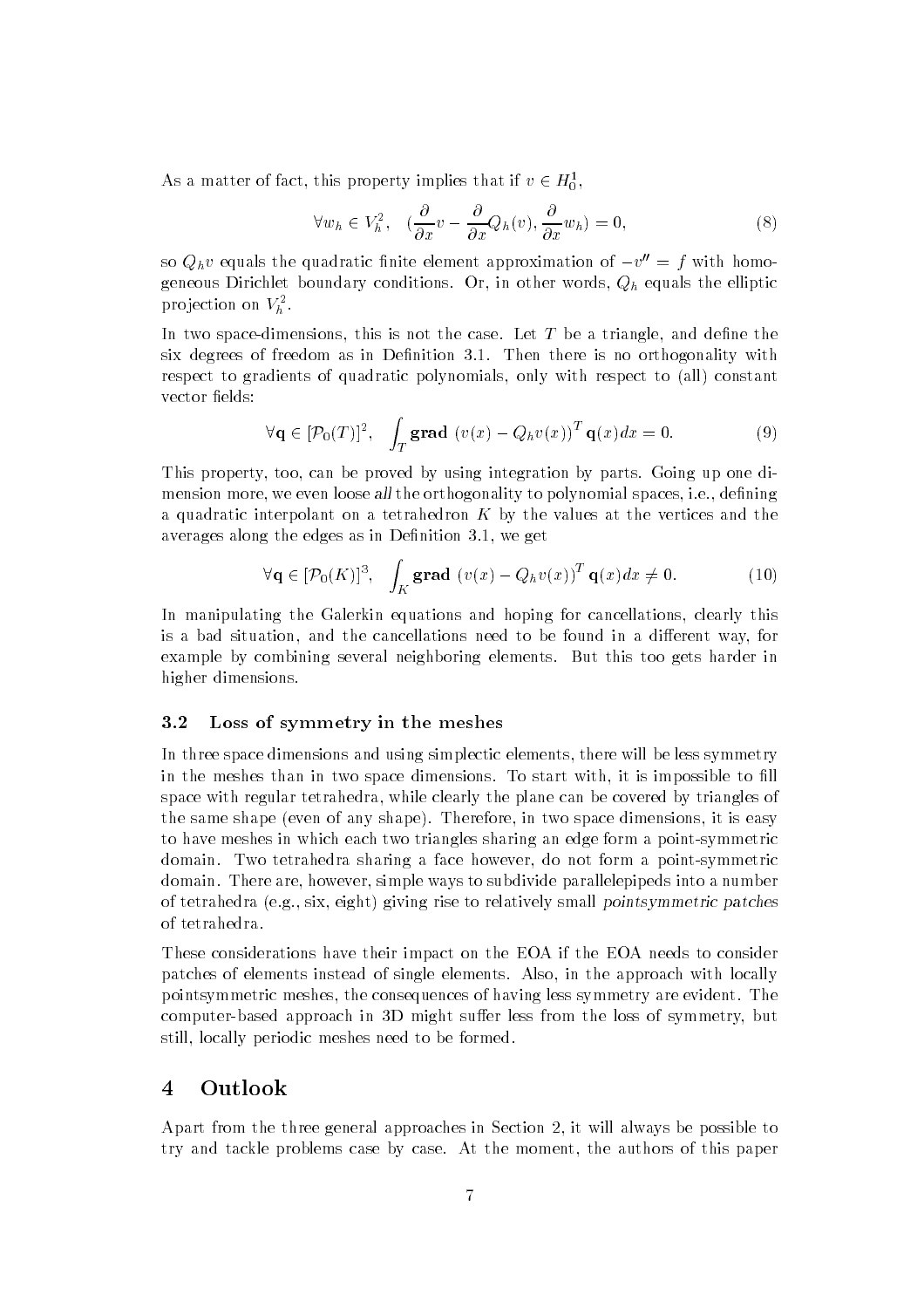aim to prove superconvergence for the gradient in the quadratic tetrahedral setting, as Pehlivanov conjectured in [24]. Also, the three-dimensional hexahedral Raviart-Thomas elements (gradient approximations) as well as the lowest order tetrahedral elements (as conjectured by Dupont and Keenan in [11]) are candidates for superconvergence and work on that is in progress. For this, we use a three-dimensional version of the Discrete Helmholtz Decomposition for discrete vector fields, the pointsymmetry of (patches of) elements, the  $L_2$ -stability of the nodal basis, and the Bramble Hilbert lemma. Note that the approach in Section 2.2 does not apply in the mixed setting due to the lack of local supremum norm estimates.

### Acknowledgments

Michal Křížek was supported by Grant No. 201/98/1452 of the Grant Agency of the Czech Republic. Jan Brandts was supported by a scholarship of the Royal Netherlands Academy of Arts and Sciences. Both authors gratefully acknowledge the support.

# References

- [1] A.B. Andreev. Error estimate of type superconvergence of the gradient for quadratic triangular elements. C. R. Acad. Bulgare Sci., 36:1179-1182, 1984.
- [2] A.B. Andreev and R.D. Lazarov. Superconvergence of the gradient for quadratic triangular finite elements. Numer. Methods Partial Differential Equations, 4:15-32, 1988.
- [3] I. Babuska, T. Strouboulis, C.S. Upadhyay and S.K. Gangaray. Computer-based proof of existence of superconvergence points in the finite element method; superconvergence of derivatives in finite element solutions of Laplace's, Poisson's and the elasticity equations. Numer. Methods Partial Differential Equations. 12:347-392, 1996.
- [4] J.H. Brandts. Superconvergence and a posteriori error estimation for triangular mixed finite elements. Numer. Math.,  $68(3):311-324$ , 1994.
- [5] J.H. Brandts. Superconvergence for triangular order  $k = 1$  Raviart-Thomas mixed finite elements and for triangular standard quadratic finite element methods. Appl. Numer. Anal., 34:39-58, 2000.
- [6] C.M. Chen. Optimal points of stresses for tetrahedron linear element. Natur. Sci. J. Xiangtan Univ., 3:16-24, 1980.
- [7] C.M. Chen. Superconvergence for triangular finite elements. Science in China,  $42(9):917{-}924, 1999.$
- [8] J. Douglas, T. Dupont, and M.F. Wheeler. An  $l^{\infty}$  estimate and a superconvergence result for a Galerkin method for elliptical equations based on tensor products of piecewise polynomials. RAIRO Anal. Numér., 8:61-66, 1974.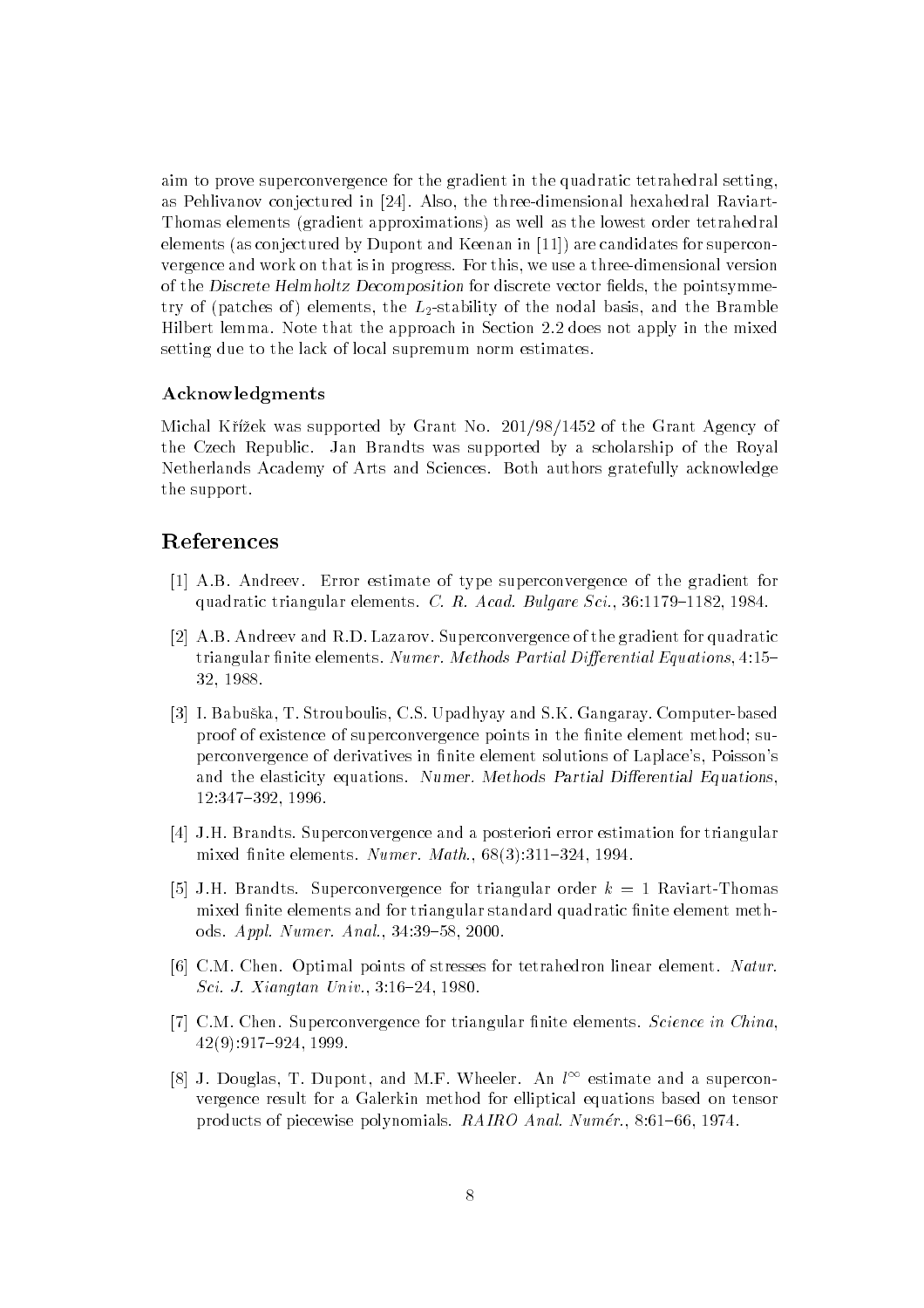- [9] J. Douglas and J.E. Roberts. Global estimates for mixed methods for second order elliptic problems. Math. Comp.,  $44(169):39{-}52, 1985$ .
- [10] J. Douglas and J. Wang. Superconvergence of mixed finite element methods on rectangular domains. Calcolo,  $26:121-133$ , 1989.
- [11] T.F. Dupont and P.T. Keenan. Superconvergence and Postprocessing of fluxes from lowest-order mixed methods on triangles and tetrahedra. SIAM J. Sci. Comp.,  $19(4):1322-1332$ , 1998.
- [12] R. Durán. Superconvergence for rectangular mixed finite elements. Numer.  $Math., 58:287–298, 1990.$
- [13] R.E. Ewing, R.D. Lazarov, and J. Wang. Superconvergence of the velocity along the Gauss lines in mixed finite element methods. SIAM J. Numer. Anal., 28:1015{1029, 1991.
- [14] G. Goodsell. Pointwise superconvergence of the gradient for the linear tetrahedral element Numer. Methods Partial Differential Equations, 10:651-666. 1994.
- [15] G. Goodsell and J.R. Whiteman. A unied treatment of superconvergent recovered gradient functions for piecewise linear finite element approximations. Internat. J. Numer. Methods Engrg.,  $27:469-481$ , 1989.
- [16] G. Goodsell and J.R. Whiteman. Superconvergence of recovered gradients of piecewise quadratic nnite element approximations,  $Part 1, L^{\text{-error}}$  estimates. Numer. Methods Partial Differential Equations, 7:61-83, 1991.
- [17] G. Goodsell and J.R. Whiteman. Superconvergence of recovered gradients of piecewise quadratic finite element approximations, Part 2,  $L^{\infty}$ -error estimates. Numer. Methods Partial Differential Equations, 7:85-99, 1991.
- [18] V. Kantchev and R.D. Lazarov. Superconvergence of the gradient of linear finite elements for 3D Poisson equation. Proc. Conf. Optimal Algorithms (B. Sendov ed.), Publ. Bulg. Acad. Sci., Sofia, 172:182, 1986.
- [19] M. Křížek and P. Neittaanmäki. On a global superconvergence of the gradient of linear triangular elements. J. Comput. Appl. Math., 18:221-233, 1987.
- [20] N. Levine. Superconvergent recovery of the gradient from piecewise linear finite element approximations. IMA J. Numer. Anal., 5:407-427, 1985.
- [21] Q. Lin and J.C. Xu. Linear finite elements with high accuracy. *J. Comp. Math.*, 3:115-133, 1985.
- [22] P. Monk, An analysis of Nedelec's method for the spatial discretization of Maxwell's equation. J. of Comp. Appl. Math.  $47:292{-}315$ , 1993.
- [23] L.A. Oganesjan and L.A. Ruhovets. Study of the rate of convergence of variational difference schemes for second-order elliptic equations in a two-dimensional field with a smooth boundary.  $\check{Z}$ . Vyčisl. Mat. i Mat. Fiz., 9:1102-1120, 1969.